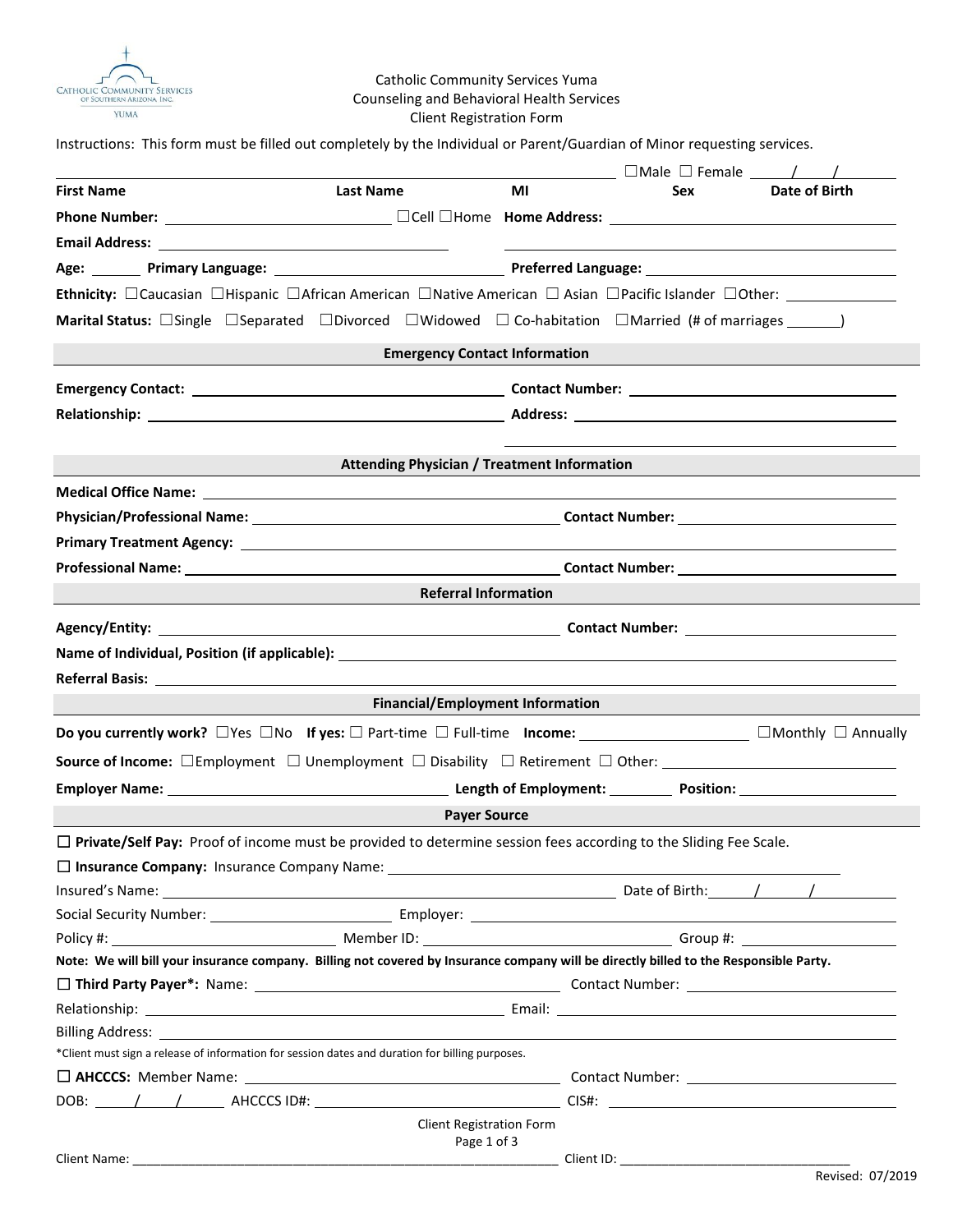This section will capture general information about you or the person requesting services.

Are you at risk of extreme weather conditions like heat or cold, without the ability to access appropriate shelter?  $□No □Yes$ Describe your living situation: □Stable/Have secure housing □Constant moving □Staying overnight at different homes ☐ Staying at a local shelter ☐ Homeless

| List Individuals who live in the Household |     |                           |              |                                        |
|--------------------------------------------|-----|---------------------------|--------------|----------------------------------------|
| <b>Name</b>                                | Age | <b>Sex</b>                | Relationship | <b>Quality of Relationship</b>         |
|                                            |     | $\Box$ Male $\Box$ Female |              | $\Box$ Good $\Box$ Average $\Box$ Poor |
|                                            |     | $\Box$ Male $\Box$ Female |              | $\Box$ Good $\Box$ Average $\Box$ Poor |
|                                            |     | $\Box$ Male $\Box$ Female |              | $\Box$ Good $\Box$ Average $\Box$ Poor |
|                                            |     | $\Box$ Male $\Box$ Female |              | $\Box$ Good $\Box$ Average $\Box$ Poor |
|                                            |     | $\Box$ Male $\Box$ Female |              | $\Box$ Good $\Box$ Average $\Box$ Poor |
|                                            |     | $\Box$ Male $\Box$ Female |              | $\Box$ Good $\Box$ Average $\Box$ Poor |
|                                            |     | $\Box$ Male $\Box$ Female |              | $\Box$ Good $\Box$ Average $\Box$ Poor |
|                                            |     | $\Box$ Male $\Box$ Female |              | $\Box$ Good $\Box$ Average $\Box$ Poor |
|                                            |     | $\Box$ Male $\Box$ Female |              | $\Box$ Good $\Box$ Average $\Box$ Poor |

| <b>Primary Reason(s) for Seeking Services</b>    |                               |                              |                                  |                         |  |
|--------------------------------------------------|-------------------------------|------------------------------|----------------------------------|-------------------------|--|
| □ Problems at School                             | $\square$ Economic Challenges | $\Box$ Social Problems       | $\Box$ Problems at Work          | $\Box$ Problems at Home |  |
| $\Box$ Acculturation Challenges                  | $\Box$ Addictive Behaviors    | $\Box$ Adjusting - New Job   | $\Box$ Adjusting – Life Change   |                         |  |
| □ Adolescent Behavioral Problems □ Alcohol/Drugs |                               | $\Box$ Anger Management      | $\Box$ Anxiety                   |                         |  |
| □ Appetite Unusual or Poor                       | $\Box$ Bereavement/Grief      | $\Box$ Challenges with Peers | $\Box$ Child Conflict            |                         |  |
| $\Box$ Coping with Stressors                     | $\Box$ Couples Conflict       | $\Box$ Depression            | $\Box$ Difficulty Managing Life  |                         |  |
| □Domestic Violence                               | $\Box$ Eating disorder        | $\Box$ Failing in School     | $\square$ Family Concerns        |                         |  |
| $\square$ Fear/Phobias                           | $\Box$ Gambling               | $\Box$ Hyperactivity         | $\square$ Infertility            |                         |  |
| $\Box$ Marital Conflict                          | $\Box$ Mental Confusion       | □ Parent/Child Conflict      | $\Box$ Relationship Difficulties |                         |  |
| $\Box$ Sexual Concerns                           | $\Box$ Sleeping Problems      | $\Box$ Social Rejection      | $\Box$ Unresolved Trauma         |                         |  |
| $\Box$ Victim of Crime                           | $\Box$ Other: $\,$            |                              |                                  |                         |  |
|                                                  |                               |                              |                                  |                         |  |

# **Behavioral/Emotional**

| Please check any of the following that has been experienced by you or the person requesting services, in the past two months: |                                |                            |                           |                                  |  |
|-------------------------------------------------------------------------------------------------------------------------------|--------------------------------|----------------------------|---------------------------|----------------------------------|--|
| $\Box$ Affectionate                                                                                                           | $\Box$ Aggressive              | $\Box$ Angry               | $\Box$ Anxiety            | $\Box$ Avoidance                 |  |
| $\Box$ Bedwetting                                                                                                             | $\Box$ Bullying                | $\Box$ Carelessness        | $\Box$ Clumsy             | $\Box$ Confidence                |  |
| $\Box$ Cutting                                                                                                                | $\Box$ Cyber Addiction         | $\Box$ Defiant             | $\Box$ Depression         | $\Box$ Destructive               |  |
| $\Box$ Difficulty Concentrating $\Box$ Difficulty speaking                                                                    |                                | $\Box$ Dizziness           | $\Box$ Enthusiastic       | $\square$ Excessive Affectionate |  |
| $\Box$ Excessive Phone Use                                                                                                    | $\square$ Excessive Tablet Use | $\Box$ Feelings of failure | $\Box$ Fatigue            | $\Box$ Flashbacks                |  |
| $\Box$ Frustrated easily                                                                                                      | $\Box$ Hallucinations          | $\Box$ Helplessness        | $\Box$ Hurting animals    | $\Box$ Homicidal threats         |  |
| $\Box$ Imaginary friends                                                                                                      | $\Box$ Impulsive               | $\Box$ Irritable           | $\Box$ Learning problems  | $\Box$ Lying                     |  |
| $\Box$ Loner/Isolation                                                                                                        | $\Box$ Low self-esteem         | $\square$ Moodiness        | $\Box$ Nightmares         | $\Box$ Obsessive Thoughts        |  |
| $\Box$ Often sick                                                                                                             | $\Box$ Oppositional            | $\square$ Panic attacks    | $\Box$ Poor appetite      | $\Box$ Quarrels                  |  |
| $\square$ Sadness                                                                                                             | $\square$ Selfie-Obsessed      | $\square$ Selfishness      | $\Box$ Separation anxiety | $\Box$ Sets Fires                |  |
| $\Box$ Sexual addiction                                                                                                       | $\Box$ Sexual acting out       | $\Box$ Sleeping problems   | $\Box$ Soiling            | $\Box$ Suicidal attempts         |  |
| $\Box$ Suicidal threats                                                                                                       | $\Box$ Talking back            | $\Box$ Teeth grinding      | $\Box$ Thumb sucking      | $\Box$ Unsafe behaviors          |  |
| $\Box$ Unusual thinking                                                                                                       | $\Box$ Weight gain             | $\Box$ Weight loss         | $\Box$ Withdrawn          | $\square$ Worries excessively    |  |
| $\Box$ Other:                                                                                                                 |                                |                            |                           |                                  |  |

## **Employment/Occupational**

| In order to better understand your present/past employment, please answer the following questions: |                                                                 |  |  |  |
|----------------------------------------------------------------------------------------------------|-----------------------------------------------------------------|--|--|--|
| Have you ever been a Farmworker? $\square$ No $\square$ Yes                                        | Have you ever been in the Military? $\Box$ No $\Box$ Yes        |  |  |  |
| Have you ever been in Public Safety? $\Box$ No $\Box$ Yes                                          |                                                                 |  |  |  |
| $\Box$ N/A – Person requesting services is not employed                                            | $\Box$ N/A – Person requesting services has never been employed |  |  |  |
|                                                                                                    |                                                                 |  |  |  |
|                                                                                                    |                                                                 |  |  |  |